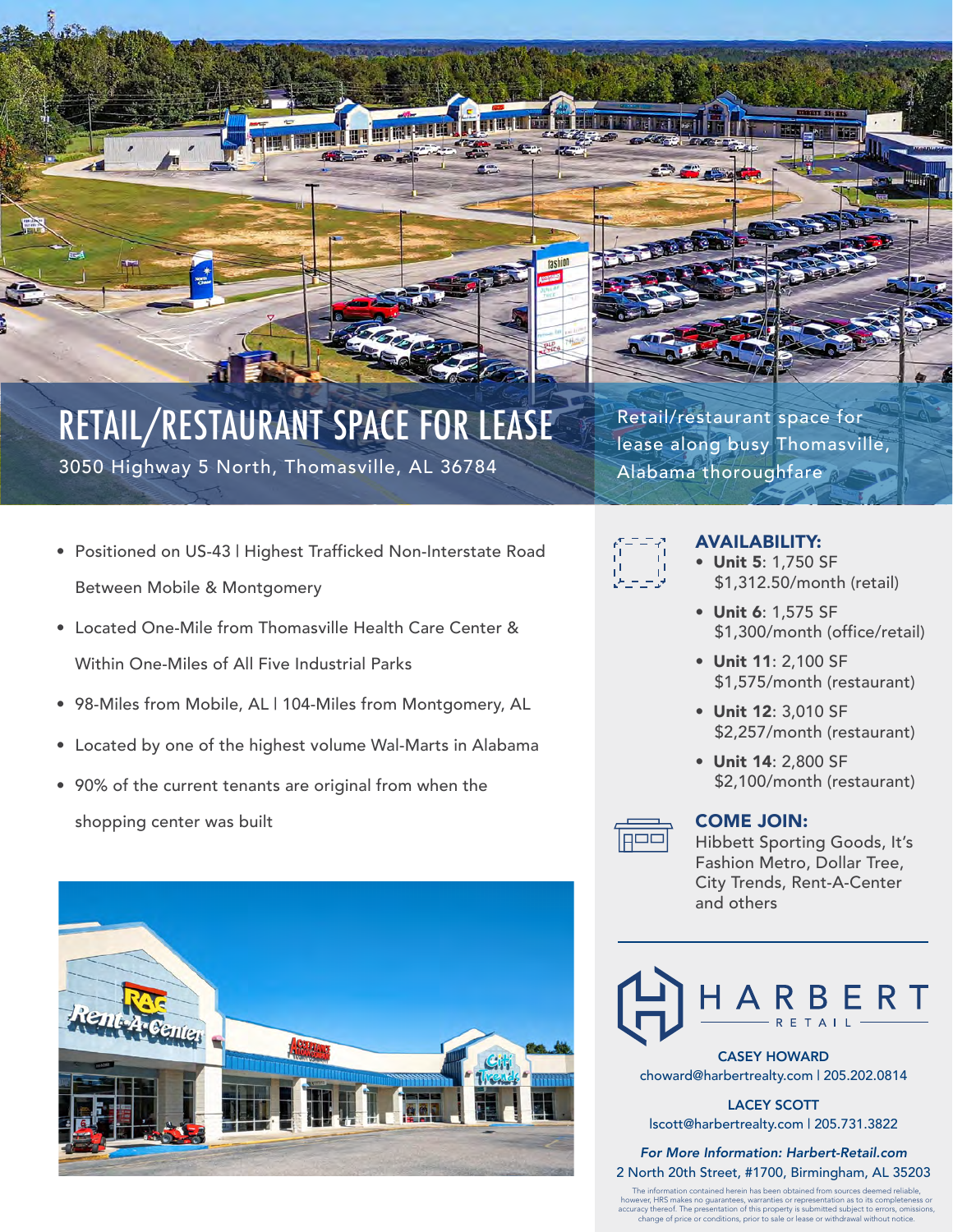### RETAIL/RESTAURANT SPACE FOR LEASE

3050 Highway 5 North, Thomasville, AL 36784

Retail/restaurant space for lease along busy Thomasville, Alabama thoroughfare







CASEY HOWARD choward@harbertrealty.com | 205.202.0814

LACEY SCOTT lscott@harbertrealty.com | 205.731.3822

#### *For More Information: Harbert-Retail.com* 2 North 20th Street, #1700, Birmingham, AL 35203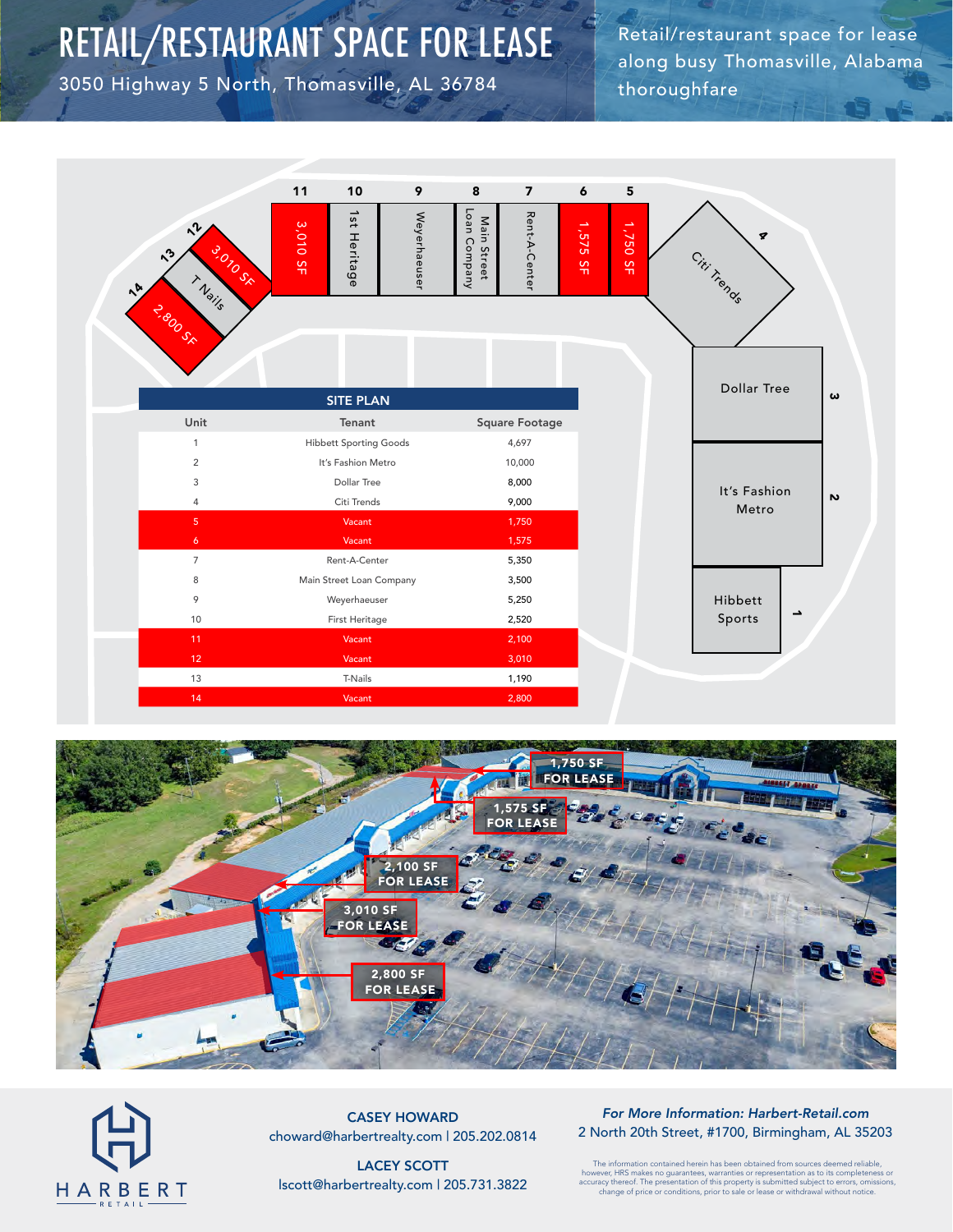# RETAIL/RESTAURANT SPACE FOR LEASE

3050 Highway 5 North, Thomasville, AL 36784

Retail/restaurant space for lease along busy Thomasville, Alabama thoroughfare



### Unit 12: 3,010 SF \$2,257/month (fully built-out restaurant)



CASEY HOWARD choward@harbertrealty.com | 205.202.0814

LACEY SCOTT lscott@harbertrealty.com | 205.731.3822

*For More Information: Harbert-Retail.com* 2 North 20th Street, #1700, Birmingham, AL 35203